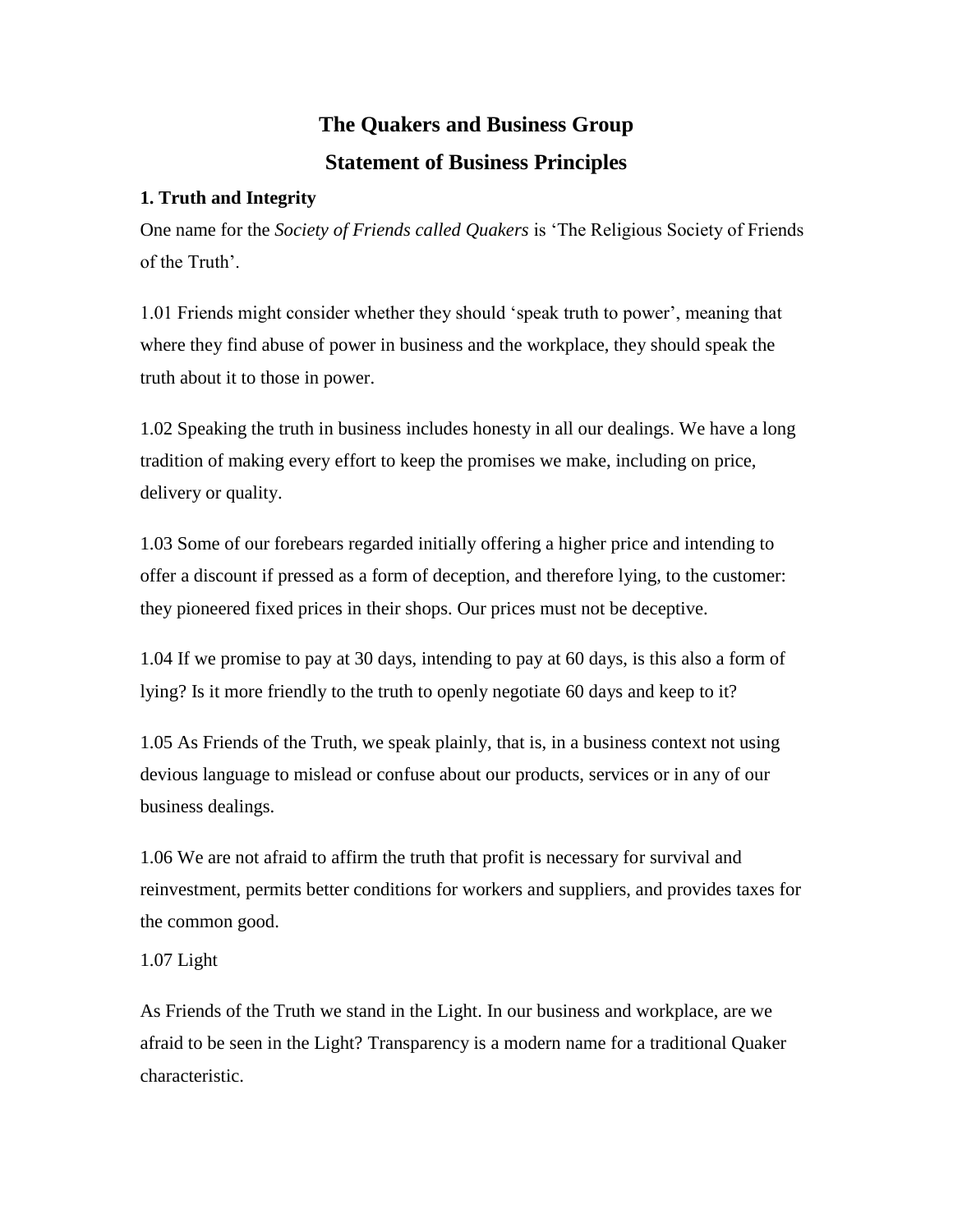1.07.1 Is our product or purpose in business valid if brought to the light?

1.07.2 Should tax planning of our affairs be accompanied by complete transparency to the State, and be modified to what is just and fair to other tax payers?

1.07.3 In today's climate, should we make public what we and our colleagues are paid?

## **2. Justice, equality and community**

We have a long tradition of respect for all those working with us, treating them as equals. In the past, this took the form of providing decent housing, education for workers and their families, anti-slavery campaigns, giving pensions and minimum wages. Friends should reflect on what is the equivalent today for their workplace. Are more 'equal' ownership and pay models appropriate now?

2.01 All of us are disabled in some way and we all need measures to enable us to contribute better to the common cause. Friends should consider how they might liberate those over whom they have power, rather than dominate them. For example, instead of company controlled 'perks' and 'expenses', should we be offering higher salaries to free employees to make their own choices of car, pension, etc.? Such a policy would also avoid criticism about tax avoidance.

2.02 Earlier Quakers in their conviction that all are equal refused to pay outward respect to worldly authority, for example refusing to doff their hat to judges. Today, are we too careful to ingratiate ourselves with powerful people in business? What is the equivalent today - do we rise from our seats for the boss but not their secretary?

#### **3. Simplicity**

Are signs of wealth and status appropriate for Quakers? Our tradition is to live simply.

3.01 A simple lifestyle for our organisation as well as ourselves addresses the ethical problem of our time that overuse of the earth's resources is affecting our carbon footprint and world poverty.